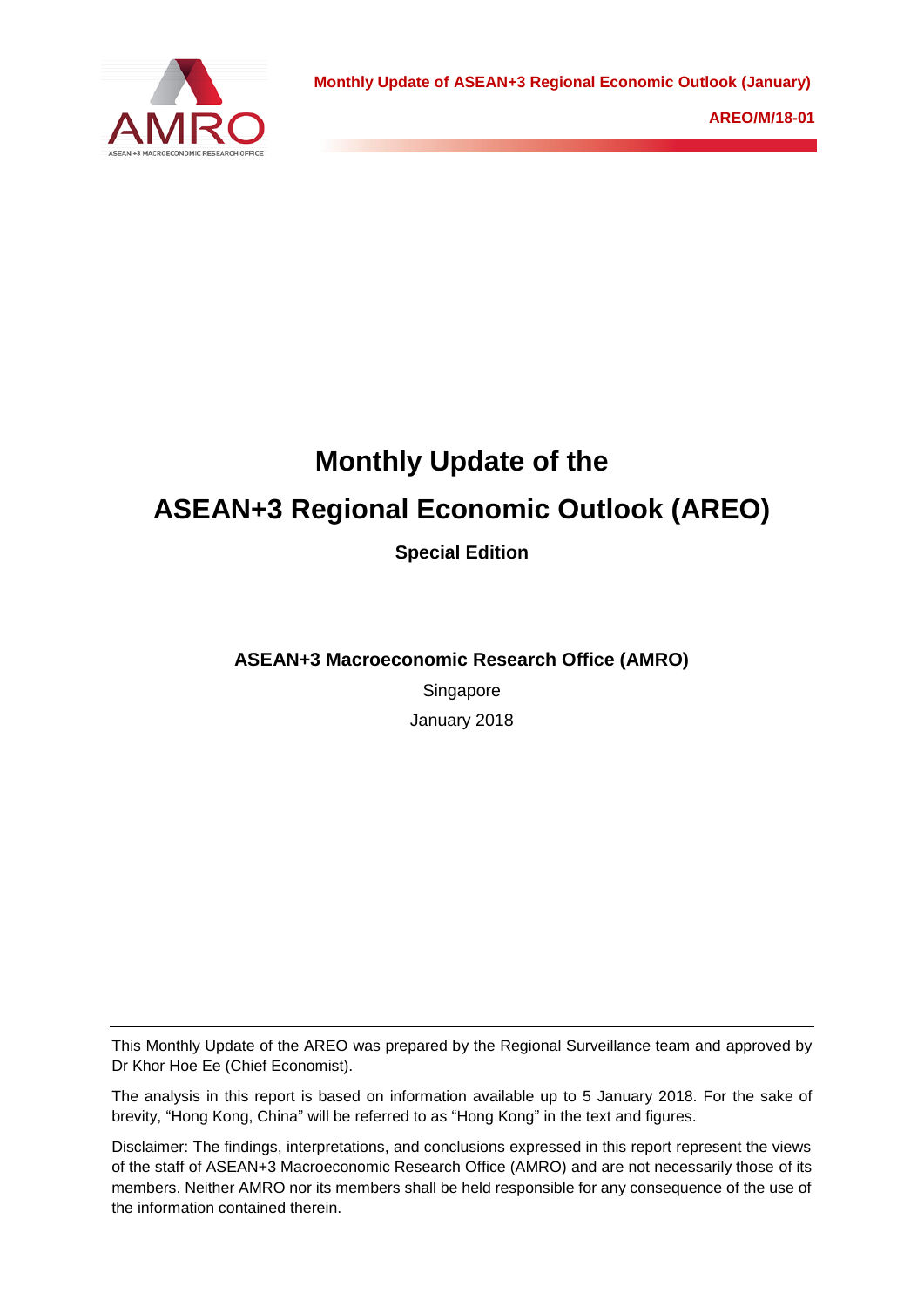

# **Global Settings and Spillovers to Regional Economies**

**Compared to early last year, prospects for the global economy improved with broadbased growth momentum across advanced and emerging economies, while inflation pressures remained subdued (Chart 1).**  Major indicators such as the PMI show activity continue to pick up in major developed economies (Annex 1). Growth in the U.S. was strong though the anticipated fiscal stimulus did not yet materialize in 2017. In the Eurozone, the cyclical recovery was stronger than anticipated, supported by strengthening private sector demand.

**Global growth was driven by an expansion in global trade, with an upcycle in sectors such as semiconductors and with capital expenditure trending up (Chart 2).** Commodity prices in energy and industrial metals also recovered in 2017, benefitting export-dependent economies.

**The two systematically important economies in the region, China and Japan continued on a robust growth path, anchoring economic growth in the ASEAN+3 region.**

**China's economic growth has been stronger than earlier anticipated (Chart 3).** Growth was mainly supported by an expansion in private consumption and infrastructure investment, with an added impetus from the export sector. In addition, private investment has been picking up on the back of rising prices and improved corporate profits.

**In Japan, economic growth continued to be robust, well above its potential growth rate (Chart 4).** This reflected sustained domestic demand, supported by strong external demand. On the household side, private consumption also picked up, as household incomes

#### **Chart 1 First synchronized global growth after many years**











**Chart 4 Japan's growth continued to be above potential**

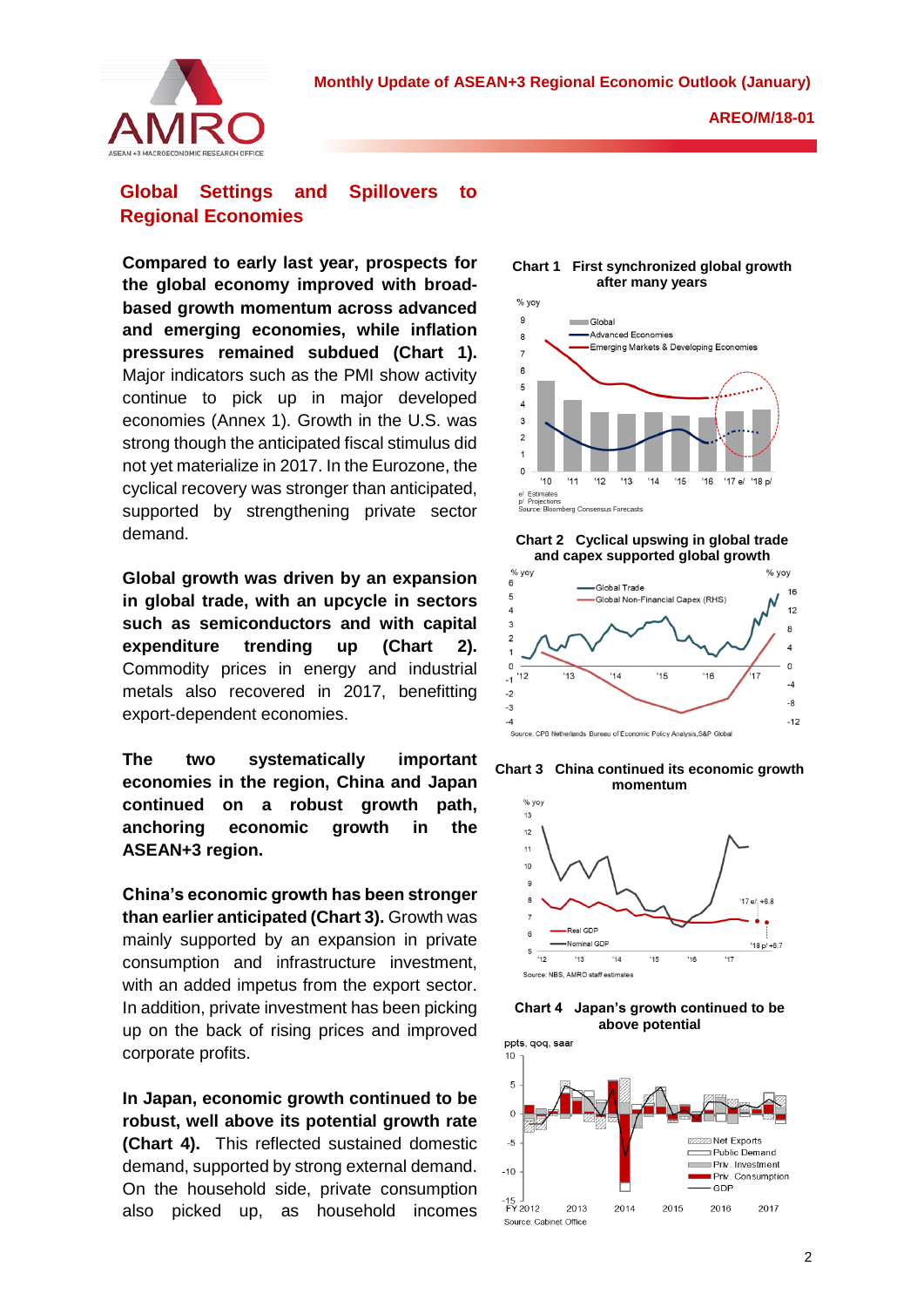

gradually increased with an improving employment outlook and a tight labor market. Inflation has been picking up, although it remained below the 2 percent target.

**Global financial conditions remained favorable, though vulnerable to shocks.** This improvement has supported investor risk appetite, as reflected in higher asset prices and continuing capital flows into emerging markets (Chart 5). However, risks such as a faster-thanexpected tightening of global financial conditions could shift investor sentiment abruptly, with downside risks to capital inflows to emerging markets.

# **Regional Economic Outlook and Policy Implications**

**AMRO's baseline GDP growth forecast for the ASEAN+3 region is 5.5 percent in 2017, and 5.4 percent in 2018 (Chart 6).** Regional economic growth remained robust, reflecting the sustained expansion in domestic demand, as well as the stronger impulse from the global trade cycle. On investment, the outlook remains positive, given the ongoing implementation of public infrastructure projects in some regional economies. Indicators such as purchasing managers' indices and new export orders suggest that growth is likely to be sustained.

**Current account positions are expected to improve in 2018 with external demand picking up, and for commodity exporters, with higher global commodity prices (Chart 7).** This allows the region to continue to build foreign exchange reserve buffers, which together with exchange rate flexibility, will help to buffer against the impact of possible capital flow volatility. While the region continued to receive capital inflows, inflows have started to moderate from Q3 2017 compared to earlier in the year (Chart 8).



**Chart 5 Non-resident net portfolio capital inflows into global EMs have also remained** 











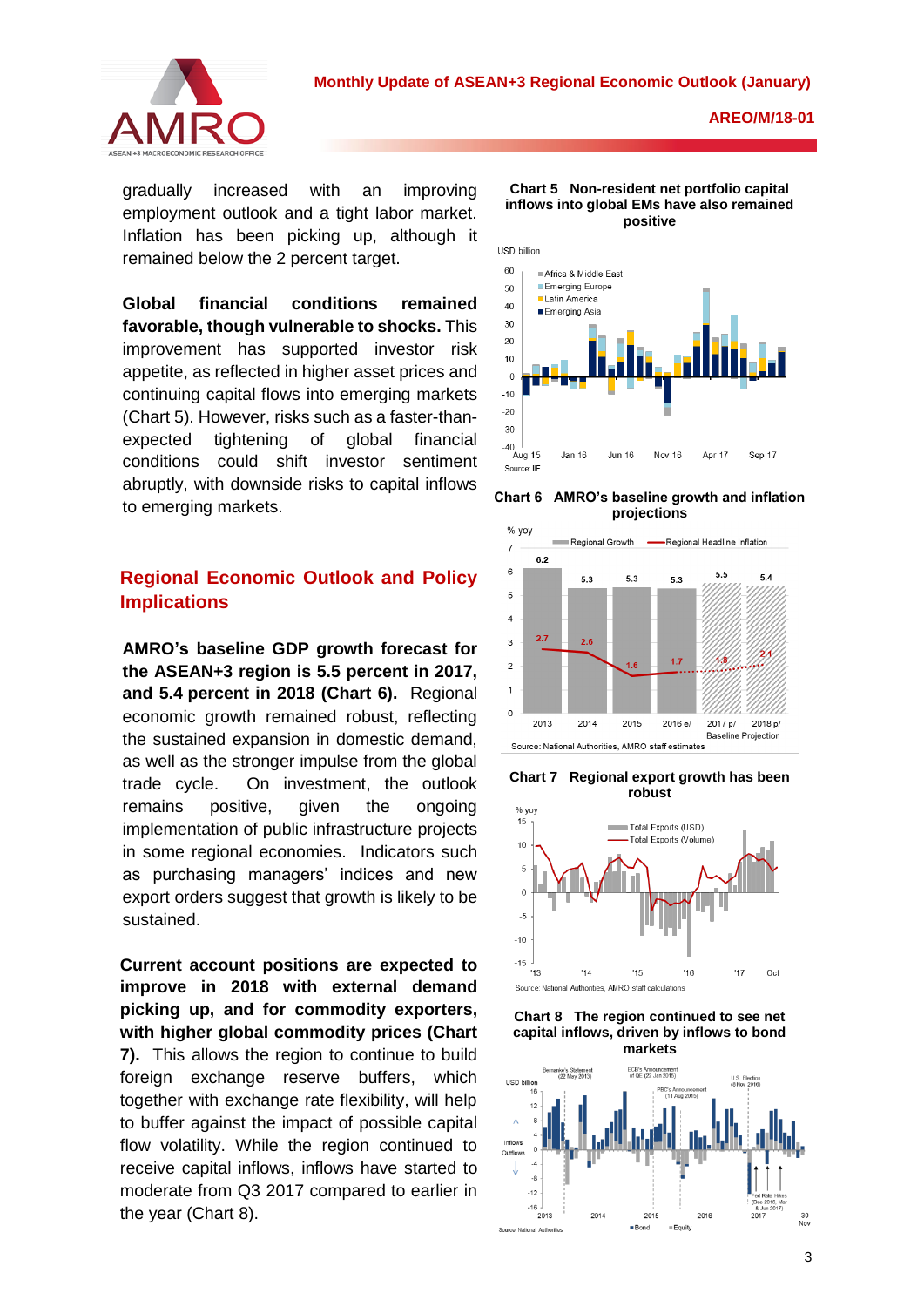

**The risks confronting the ASEAN+3 region are tail risks with low likelihood, but with high impact (Chart 9).** 

**First, tighter global financial conditions, from the risk of faster-than-expected Fed rate hikes, may lead to capital outflow shocks in emerging markets.** As emerging markets in ASEAN+3 have received large inflows into our bond markets relative to emerging markets elsewhere in the past two years, the impact of tightening global financial conditions on these inflows need to be monitored.

**Second, protectionism from U.S. imposing tariffs on targeted exports from the region** would directly impact bilateral trade and escalate global trade tensions. This risk still bears watching even though strong trade actions by the U.S. did not materialize in 2017.

**Economic tail risks of low likelihood would be a hard landing or capital flight from China.** This would adversely impact market confidence in the region as it would remove an engine of global economic growth and unsettle financial markets.

**In addition, there are also perennial noneconomic risks** of geopolitical events, climate change and natural disasters, and cyberattacks.

**With these risks in mind, policymakers should continue to build policy space, particularly in monetary policy.** While generally benign inflation and continued low global yields have afforded monetary policy space (Chart 10), economies would need to take into consideration financial stability and possible external vulnerabilities following tighter global financial conditions ahead.



## **Chart 10 Continued low global yields have afforded monetary policy space…**

Long Term Borrowing Costs (10Y), Selected Economies



#### **Chart 11 …and where necessary, macroprudential policy can be used**

Credit to Households and Private Non-Financial Corporates from All Sectors, Selected Economies

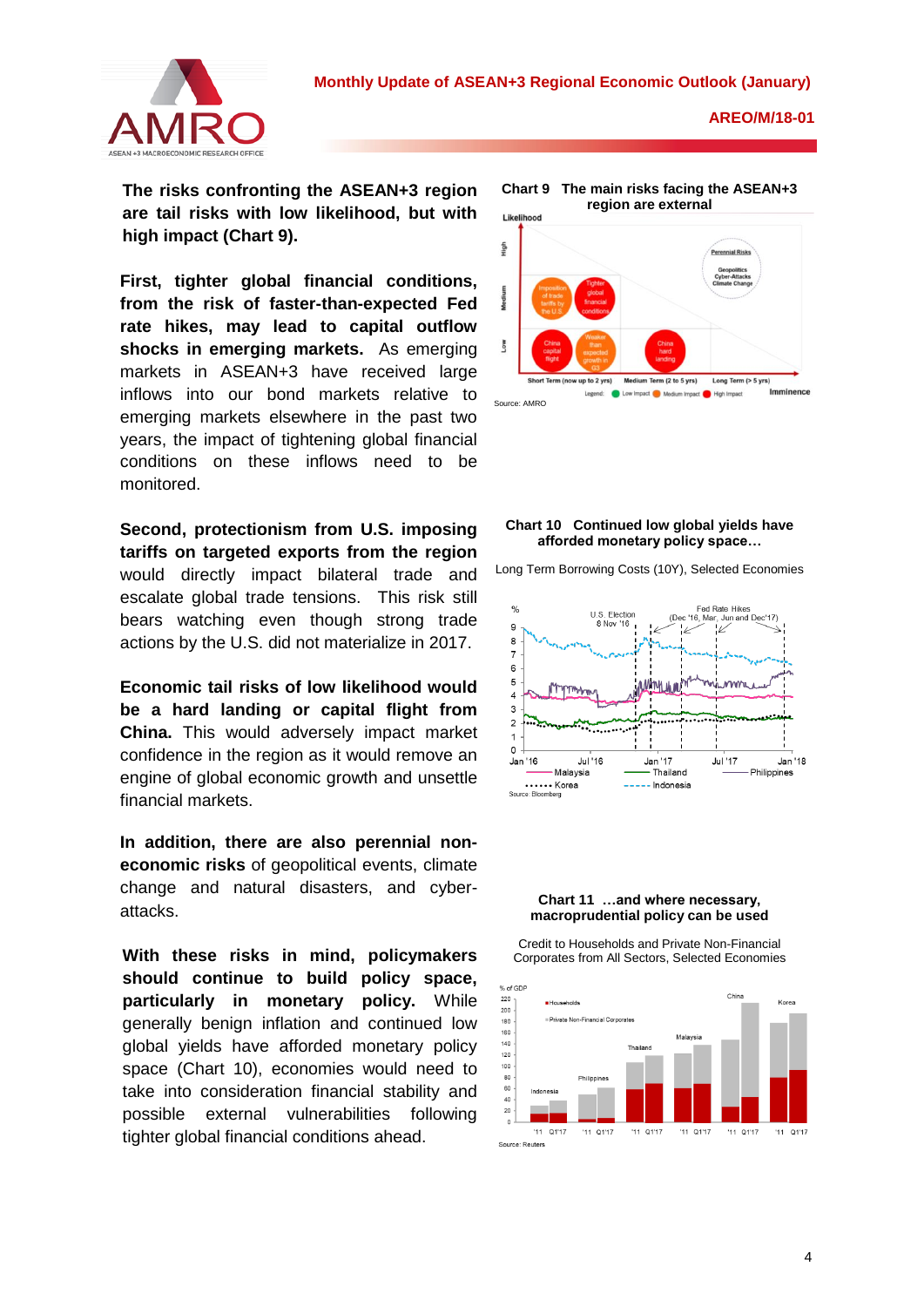

**Policy will also have to be calibrated taking into account constraints from domestic and external vulnerabilities such as debt (Chart 11), and degree of reliance on external financing**. Where pockets of vulnerability have built up in sectors such as the property market, tightening macroprudential policy can help safeguard financial stability, and most regional economies have already tightened macroprudential policy pro-actively.

**With constraints on monetary policy due to tightening global financial conditions, fiscal policy would have to play a greater role to support growth** so that the overall macroeconomic policy is not tightened too suddenly. This is subject to available fiscal space (Chart 12), and constraints posed by fiscal rules. Economies already relying on external financing for both the current account and the fiscal balance ("twin deficits") may face financing constraints when trying to maintain an expansionary fiscal policy.

In addition to demand management policies, structural reforms in building necessary physical infrastructure and human capital, and economic diversification, especially in developing ASEAN economies, would help increase the productive capacity in the long-run.

#### **Chart 12 Fiscal policy, where there is space, would also need to play a larger role in supporting growth**

Government Debt (% of GDP), Selected Economies% of GDE

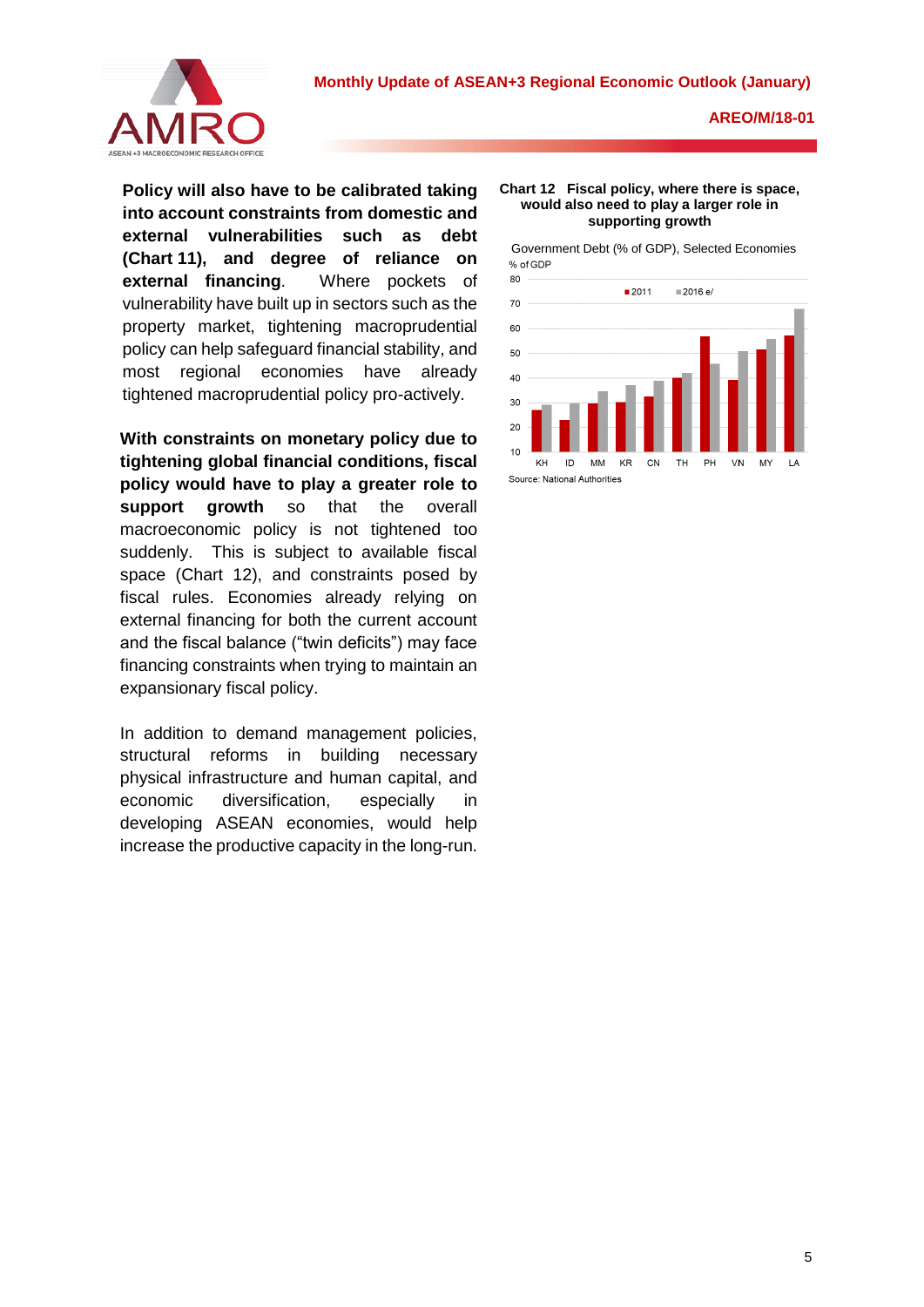



**Annex 1: Global Manufacturing PMI Heatmap**

Note: These seasonally-adjusted PMI readings are coded by colors:

- Darker shades of red in the reading denote readings further below (< 45) the diffusion level of 50; conversely, greener shades in the readings denote readings further above (> 55) the diffusion level of 50.
- The trend lines shown in the right-most column represent the PMI readings since January 2015, the red dots denote minimum and maximum points in that period.
- Global PMI is as aggregated by JP Morgan. China's PMI refers to Caixin/ Markit PMI.
- (\*) denotes whole economy PMI

Source: Markit, JP Morgan